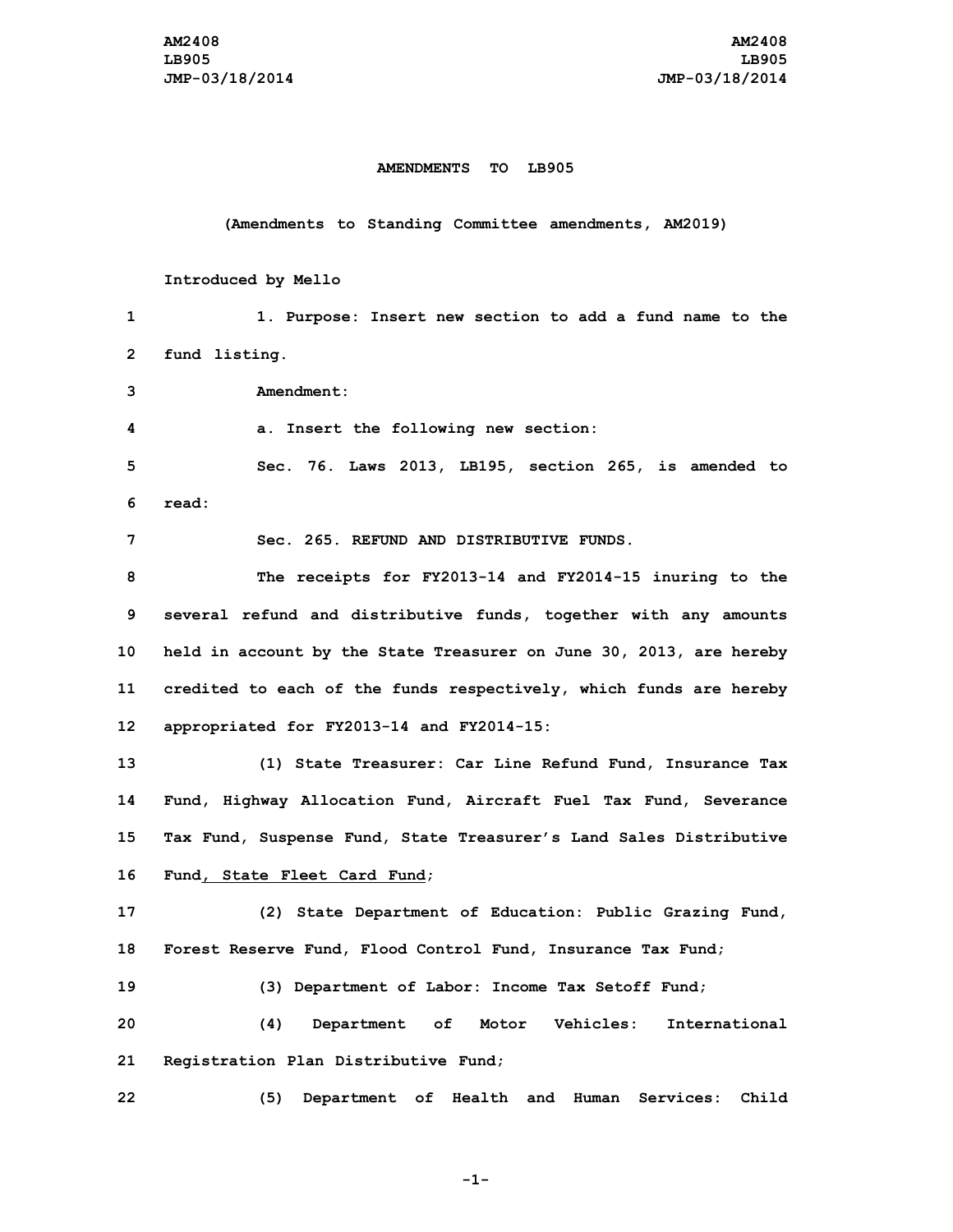**AM2408 AM2408 LB905 LB905 JMP-03/18/2014 JMP-03/18/2014 Support Operations Distribution Fund, Supplemental Security Income Distribution Fund, Food Distribution Fund; (6) Department of Roads: State Aid Bridge Fund; (7) Nebraska Library Commission: NEBASE Fund; (8) Coordinating Commission for Postsecondary Education: State Student Incentive Grant Match Fund; (9) Department of Administrative Services: Imprest Payroll Distributive Fund, State Purchasing Card Distributive Fund; 9 and (10) Public Employees Retirement Board: Deferred Compensation Fund. b. On page 84, line 20, strike "and 264" and insert "264, and 265"; and c. Renumber the remaining sections and correct internal references accordingly. 2. Purpose: To establish <sup>a</sup> contingency appropriation to fund the deficit resulting from the shortfall in LB561A in the Supreme Court for FY2013-14 through General Fund reductions in two Department of Health and Human Service Programs. In Program 347 - Public Assistance, excess General Fund appropriations are reduced. In Program 348 - Medicaid, additional cash funds from the False Medicaid Claims Act are appropriated to free up General Funds for the transfer to the Supreme Court. Amendment: a. Insert the following new section: Sec. 12. AGENCY NO. 5 — SUPREME COURT**

**27 Program No. 436 - Juvenile Services Project Contingency**

**-2-**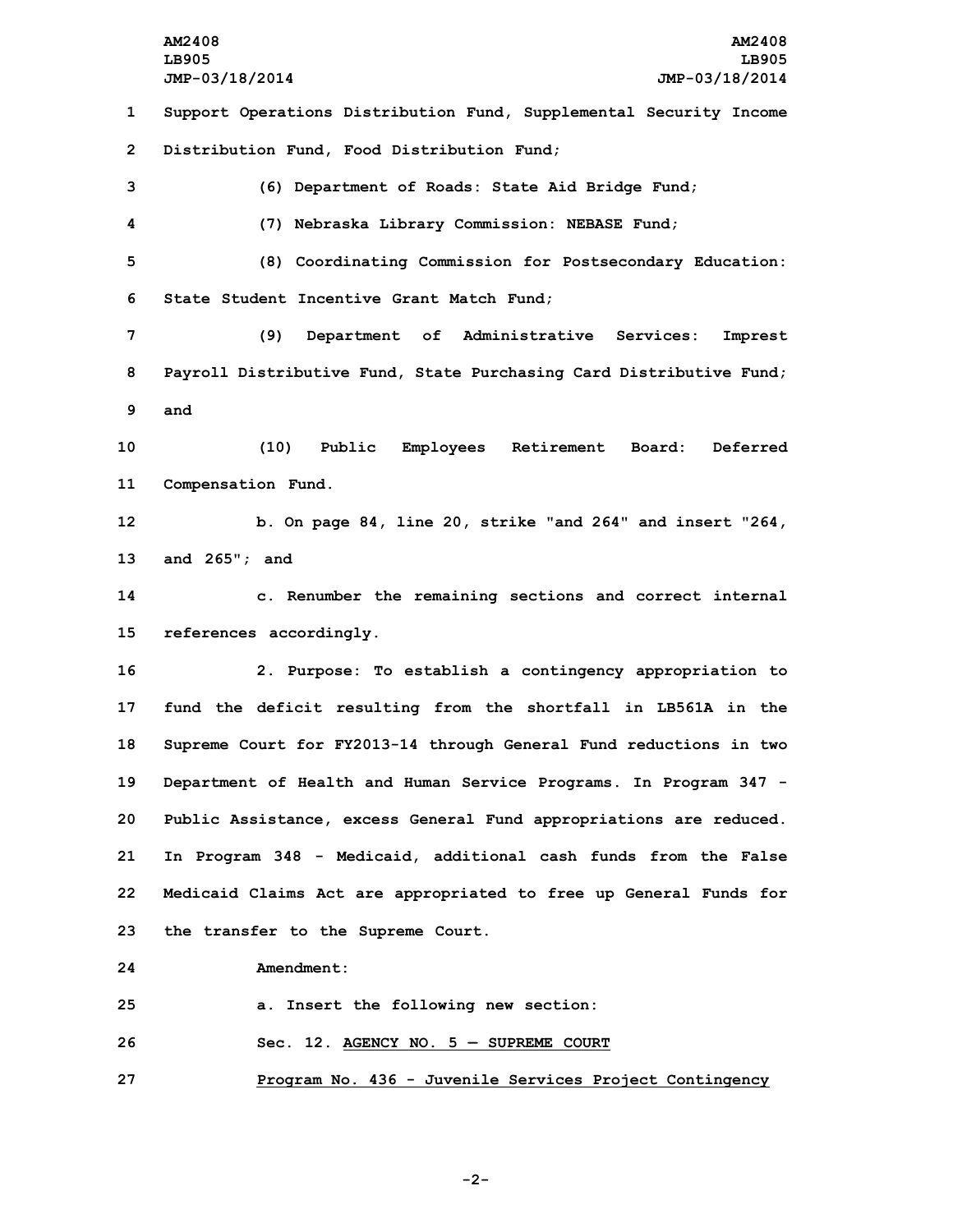**AM2408 AM2408 LB905 LB905 JMP-03/18/2014 JMP-03/18/2014**

|    |                     | FY2013-14 | FY2014-15 |
|----|---------------------|-----------|-----------|
| -2 | <b>GENERAL FUND</b> | 7,400,000 | $-0-$     |
| ີ  | PROGRAM TOTAL       | 7,400,000 | -0-       |

 **There is included in the appropriation to this program for FY2013-14 \$7,400,000 General Funds set aside to reflect <sup>a</sup> potential shortfall in funds appropriated in Laws 2013, LB561A, for FY2013-14. No expenditures shall be made from this program. The probation administrator, or his or her designee, shall certify to the budget administrator of the budget division of the Department of Administrative Services the amounts necessary to supplement General Funds appropriated by Laws 2013, LB561A, to Program No. 435 - Probation Community Corrections, if such General Fund appropriation to Program 435 is insufficient. The budget administrator shall administratively transfer the available appropriation balances as certified by the probation administrator, or his or her designee, from appropriations contained in this section to Program No. 435 - Probation Community Corrections.**

 **b. On page 41, line 12, strike "108,359,868" and insert "103,359,868"; in line 17 strike "214,979,439" and insert "209,979,439"; and in line 19 strike "\$108,359,868" and insert "\$103,359,868";**

**22 c. On page 42, line 21, strike "706,088,424" and 23 insert "703,688,424"; in line 23 strike "38,681,662" and insert 24 "41,081,662";**

**25 d. On page 43, line 2, strike "\$706,088,424" and insert 26 "\$703,688,424" and strike "\$38,681,662", show as stricken, and 27 insert "\$41,081,662"; and**

**-3-**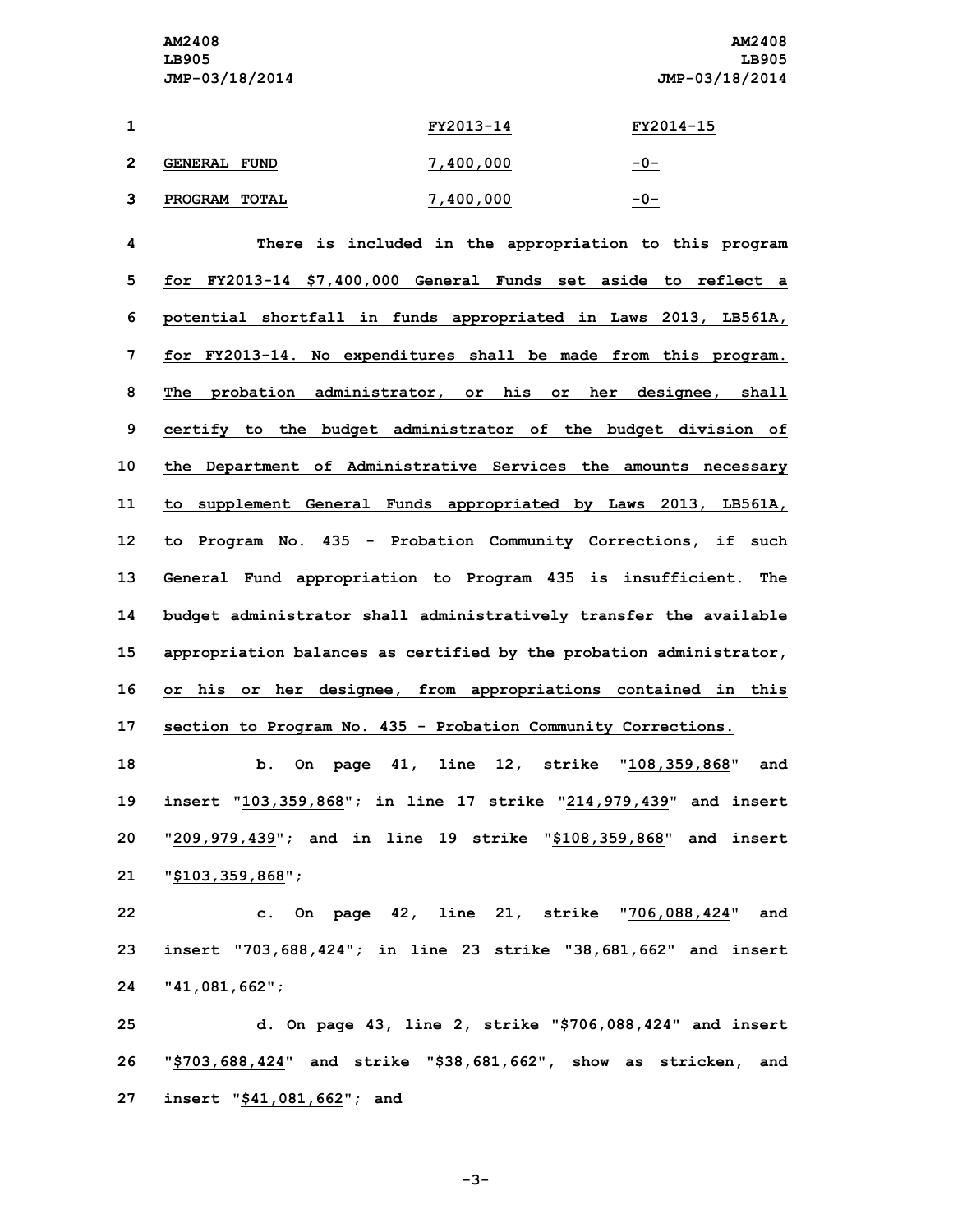**AM2408 AM2408 LB905 LB905 JMP-03/18/2014 JMP-03/18/2014 e. Renumber the remaining sections and correct internal references accordingly. 3. Purpose: To make technical harmonizing changes to the appropriation. Amendment: a. Strike section 56 and insert the following new 7 section: Sec. 26. AGENCY NO. 25 — DEPARTMENT OF HEALTH AND HUMAN 9 SERVICES Program No. 33 - Administration FY2013-14 FY2014-15 GENERAL FUND -0- 154,910 CASH FUND -0- 500,000 FEDERAL FUND est. -0- 177,090 PROGRAM TOTAL -0- 832,000 SALARY LIMIT -0- 335,722 There is included in the appropriations to this program made by the One Hundred Third Legislature, First and Second Sessions, for FY2013-14 \$500,000 General Funds for the electronic records initiative, which shall only be used for such purpose. There is included in the appropriations to this program made by the One Hundred Third Legislature, First and Second Sessions, for FY2014-15 \$500,000 General Funds and \$500,000 Cash Funds from the Health and Human Services Cash Fund for the electronic records initiative, which shall only be used for such purpose. There is included in the appropriations to this program made by the One Hundred Third Legislature, First and Second**

**-4-**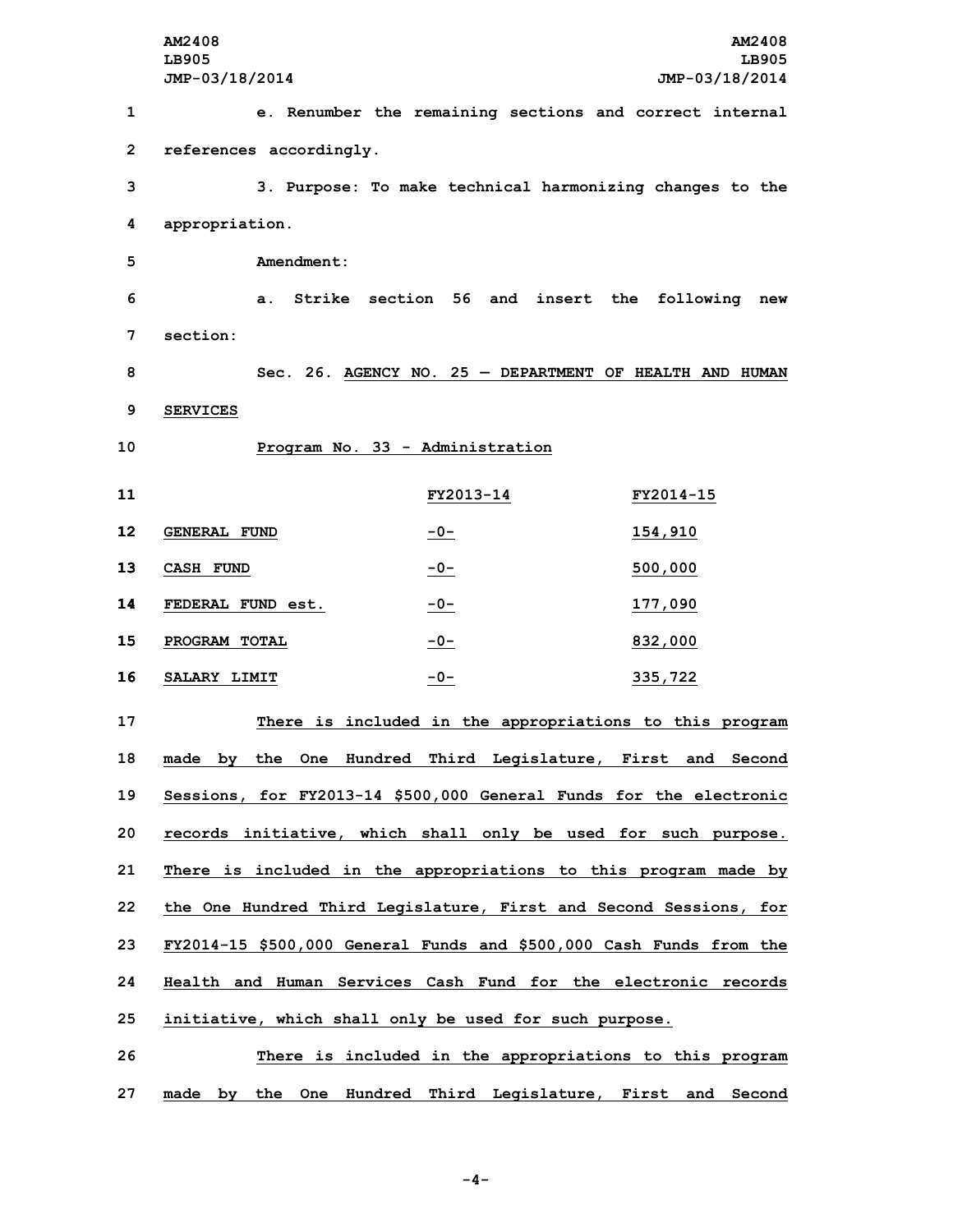**1 Sessions, for FY2013-14 \$300,000 Cash Funds from the Health and 2 Human Services Cash Fund for vital records.**

 **It is the intent of the Legislature that the Department of Health and Human Services shall provide quarterly status reports electronically as the Request for Proposal (RFP) is being developed for the Medicaid Medical Information System (MMIS) as authorized in the appropriations to this program. The department shall provide <sup>a</sup> report electronically to the Legislature specifying the criteria utilized for the RFP for the MMIS replacement contract prior to the release of the RFP. The criteria shall include, but not be limited to, the successful completion of MMIS projects in other states and quality ongoing customer services provided during implementation of the project. The department shall evaluate utilizing an independent consultant to develop the MMIS RFP and evaluate respondents thereto in order to maximize specific technical expertise in this regard and to minimize political considerations. Upon awarding of the contract, the department shall provide electronically to the Legislature all documentation submitted by the entity that was awarded the contract. b. On page 84, line 19, strike "93,". c. Renumber the remaining sections accordingly. 4. Purpose: Correct <sup>a</sup> reference to an act. Amendment: a. On page 5, strike line 11 and all amendments thereto and insert "approved under the Sports Arena Facility Financing Assistance".**

**27 5. Purpose: Add intent language.**

**-5-**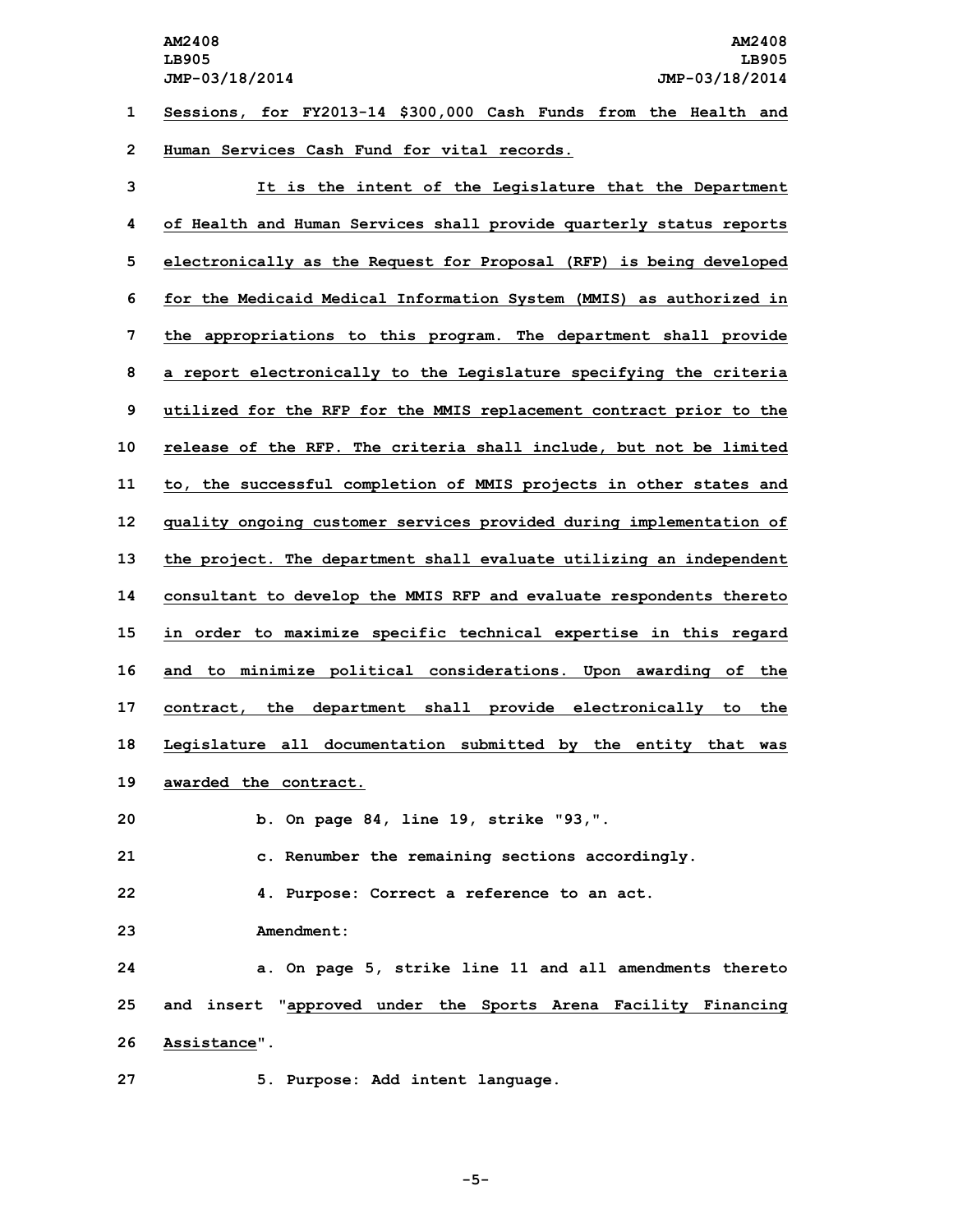**AM2408 AM2408 LB905 LB905 JMP-03/18/2014 JMP-03/18/2014**

 **Amendment: a. On page 15, after line 24 insert: "It is the intent of the Legislature that as part of the replacement of the existing heating, ventilating, and air conditioning systems serving the Nebraska State Capitol, the Office of the Nebraska Capitol Commission seek to maximize energy efficiency in the State Capitol to the extent possible, seek out or utilize energy service companies to analyze potential energy savings that could be incorporated into the project, work with public power entities to identify potential grants, incentives, and rebates that could reduce energy costs in the State Capitol, and include equipment for ongoing measurement and monitoring of energy consumption in the State Capitol to ensure accountability and energy savings into the future.". 6. Purpose: Increase TEEOSA aid by \$110,322 to reflect the final calculation of certified aid for FY2014-15. Amendment: a. On page 22, line 2, strike "1,120,366,915" and insert "1,120,477,237"; in line 6 strike "1,414,496,991" and insert "1,414,607,313"; in line 12 strike "\$1,120,366,915" and insert "\$1,120,477,237"; and in line 21 strike "\$880,531,825" and insert "\$880,642,147". 7. Purpose: Clarify that unexpended behavioral health aid funds are to be allocated to behavioral health regions. Amendment: a. On page 39, in lines 16 and 17 strike "providers of behavioral health services" and insert "the behavioral health**

**-6-**